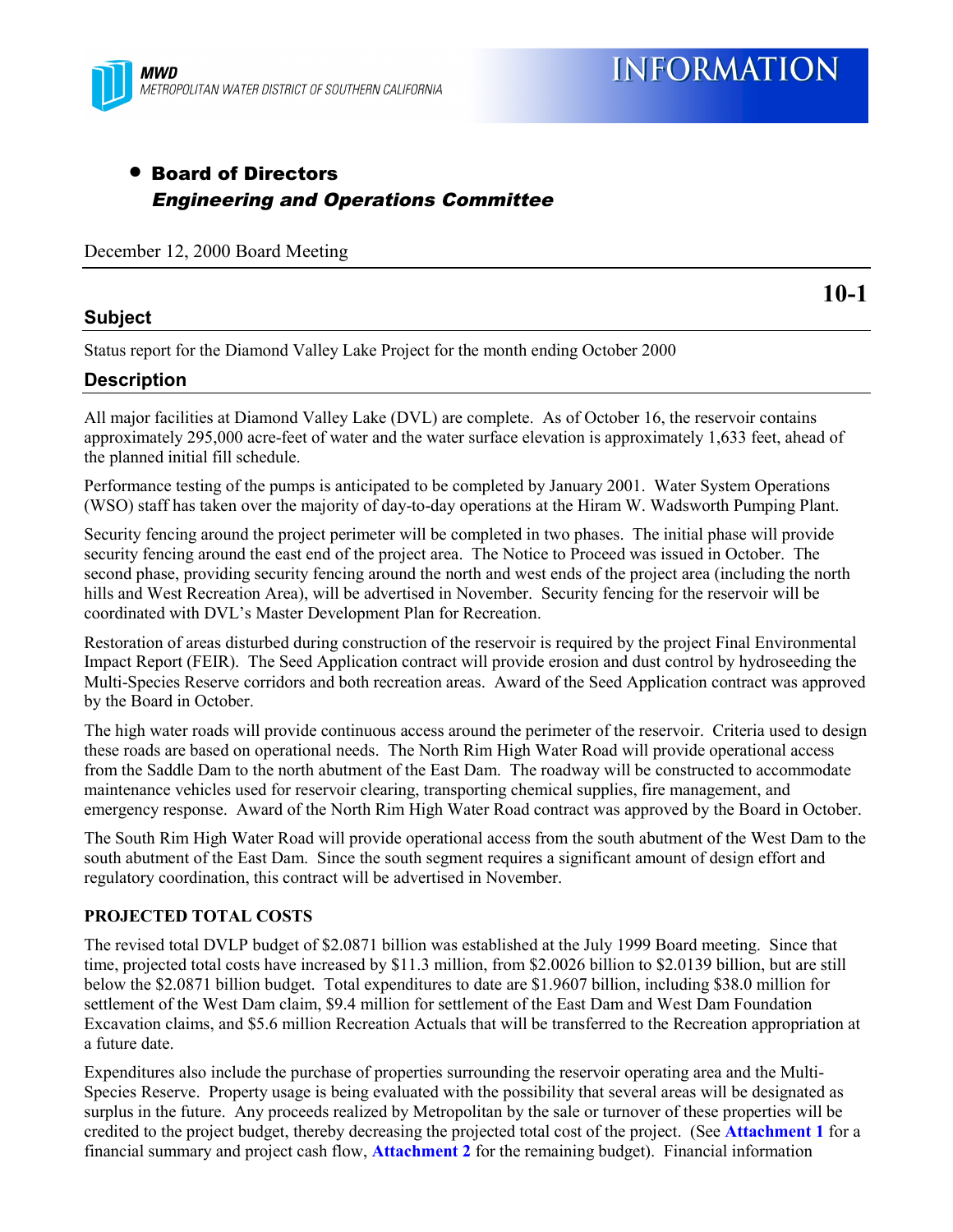presented in this Board letter is consistent with financial data (October 31, 2000) reviewed by the Office of the Chief Financial Officer and the DVL Evaluation Team Manager.

| <b>EXPENDITURES (October 2000)</b> include West Dam, East Dam and West Dam<br><b>Foundation Excavation Claims Settlement &amp; Recreation Actuals</b>                                                                                                                                                             |                                                                                                         | \$1,960.7 million |
|-------------------------------------------------------------------------------------------------------------------------------------------------------------------------------------------------------------------------------------------------------------------------------------------------------------------|---------------------------------------------------------------------------------------------------------|-------------------|
| <b>WORK IN PROGRESS</b> includes Dam Deformation Monitoring; Pump Procurement<br>Contract; Phase 1 Perimeter Fencing Contract; North Rim High Water Road Contract; Seed<br>Application; Environmental Documentation; Labor for DVLP Management, Design Staff,<br>Construction Management, & Environmental Support |                                                                                                         | \$24.4 million    |
| <b>REMAINING WORK</b><br>Perimeter Fencing (Phase 2) Construction Contract<br>South Rim High Water Road Construction Contract<br>Miscellaneous Completion Contracts<br>Miscellaneous Environmental Activities<br>Labor – Design & Construction Management<br>Project Labor Agreement                              | \$1.5 million<br>\$11.0 million<br>\$ 3.5 million<br>\$ 0.8 million<br>\$ 2.3 million<br>\$ 0.3 million |                   |
| <b>SUBTOTAL</b>                                                                                                                                                                                                                                                                                                   |                                                                                                         | \$19.4 million    |
| <b>TOTAL PROJECTED COSTS</b>                                                                                                                                                                                                                                                                                      |                                                                                                         | \$2,013.9 million |
| <b>REMAINING BUDGET</b>                                                                                                                                                                                                                                                                                           |                                                                                                         | \$73.2 million    |
| <b>TOTAL PROJECT BUDGET</b>                                                                                                                                                                                                                                                                                       |                                                                                                         | \$2,087.1 million |

#### **ISSUES AND CONCERNS**

There are currently no issues or concerns.

#### **Policy**

Board Request.

### **Fiscal Impact**

Refer to Table and Attachments.

*Roy L. Wolfe*

11/16/2000 *Date*

11/20/2000

*Manager, Corporate Resources*

ے ا *General Manager Date*

**Attachment 1 - Financial Summary/Project Cash Flow**

**Attachment 2 - Remaining Budget**

BLA #599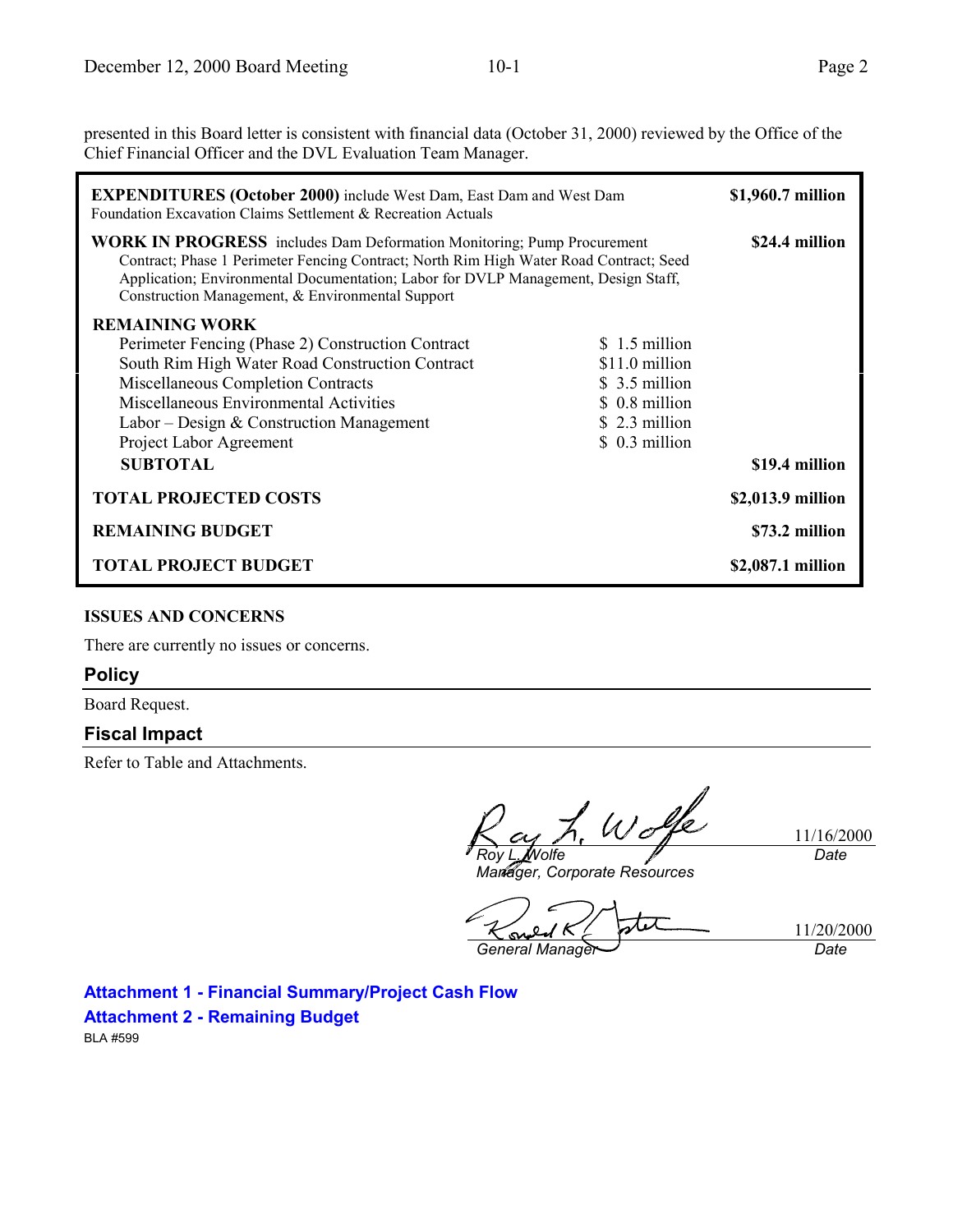

## **Financial Summary**

## **Project Cash Flow**